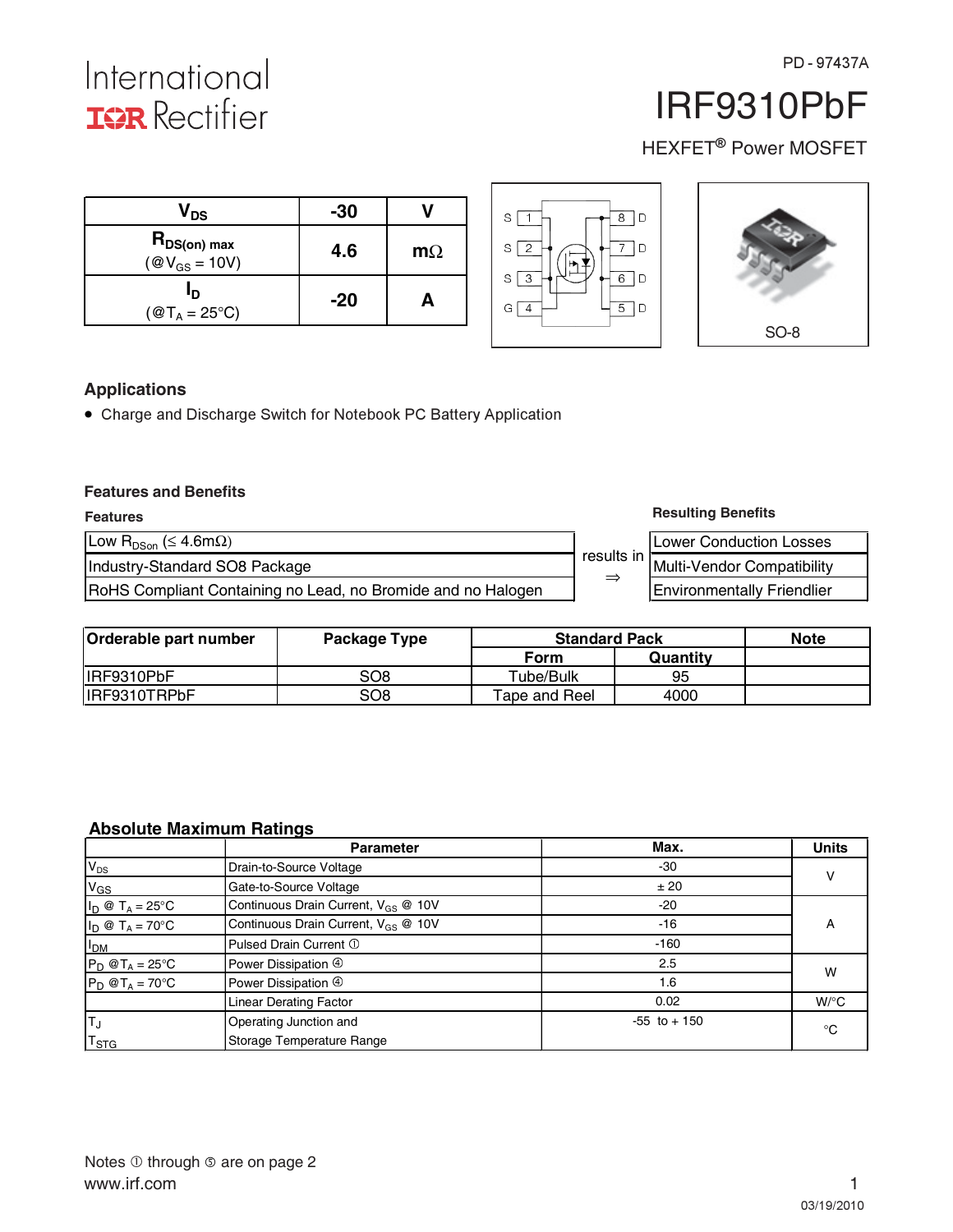|                                  | <b>Parameter</b>                     | Min.   | Typ.   | Max.   | Units              | <b>Conditions</b>                                     |              |
|----------------------------------|--------------------------------------|--------|--------|--------|--------------------|-------------------------------------------------------|--------------|
| $\mathsf{BV}_{\mathsf{DSS}}$     | Drain-to-Source Breakdown Voltage    | $-30$  |        |        | $\vee$             | $V_{GS} = 0V$ , $I_D = -250\mu A$                     |              |
| $\Delta BV_{\rm DSS}/\Delta T_J$ | Breakdown Voltage Temp. Coefficient  |        | 0.020  |        | $V$ <sup>o</sup> C | Reference to $25^{\circ}$ C, $I_D = -1mA$             |              |
| $R_{DS(on)}$                     |                                      |        | 3.9    | 4.6    |                    | $V_{GS} = -10V$ , $I_D = -20A$ 3                      |              |
|                                  | Static Drain-to-Source On-Resistance |        | 5.8    | 6.8    | $m\Omega$          | $V_{GS} = -4.5V$ , $I_D = -16A$ 3                     |              |
| $V_{GS(th)}$                     | Gate Threshold Voltage               | $-1.3$ | $-1.8$ | $-2.4$ | v                  |                                                       |              |
| $\Delta V_{GS(th)}$              | Gate Threshold Voltage Coefficient   |        | $-5.8$ |        | mV/°C              | $V_{DS} = V_{GS}$ , I <sub>D</sub> = -100µA           |              |
| l <sub>DSS</sub>                 | Drain-to-Source Leakage Current      |        |        | $-1.0$ | uA                 | $V_{DS} = -24V, V_{GS} = 0V$                          |              |
|                                  |                                      |        |        | $-150$ |                    | $V_{DS} = -24V$ , $V_{GS} = 0V$ , $T_J = 125$ °C      |              |
| l <sub>GSS</sub>                 | Gate-to-Source Forward Leakage       |        |        | $-100$ | nA                 | $V_{GS}$ = -20V                                       |              |
|                                  | Gate-to-Source Reverse Leakage       |        |        | 100    |                    | $V_{GS} = 20V$                                        |              |
| gfs                              | <b>Forward Transconductance</b>      | 39     |        |        | S                  | $V_{DS} = -10V$ , $I_D = -16A$                        |              |
| $\mathsf{Q}_{\mathsf{g}}$        | Total Gate Charge <sup>6</sup>       |        | 58     |        | nC                 | $V_{DS}$ = -15V, $V_{GS}$ = -4.5V, $I_D$ = -16A       |              |
| $\mathsf{Q}_{\texttt{g}}$        | Total Gate Charge <sup>6</sup>       |        | 110    | 165    |                    | $V_{GS} = -10V$                                       |              |
| $\mathsf{Q}_{\text{gs}}$         | Gate-to-Source Charge 6              |        | 17     |        | nC                 | $V_{DS} = -15V$                                       |              |
| $Q_{gd}$                         | Gate-to-Drain Charge <sup>6</sup>    |        | 28     |        |                    | I <sub>D</sub> = -16A                                 |              |
| $R_G$                            | Gate Resistance ®                    |        | 2.8    |        | Ω                  |                                                       |              |
| $t_{d(on)}$                      | Turn-On Delay Time                   |        | 25     |        |                    | $V_{DD} = -15V$ , $V_{GS} = -4.5V$ 3                  |              |
| t,                               | <b>Rise Time</b>                     |        | 47     |        | ns                 | $I_D = -1.0A$                                         |              |
| $t_{\text{d(off)}}$              | Turn-Off Delay Time                  |        | 65     |        |                    | $R_G = 1.8\Omega$                                     |              |
| t <sub>f</sub>                   | Fall Time                            |        | 70     |        |                    | See Figs. 20a & 20b                                   |              |
| $C_{\text{iss}}$                 | Input Capacitance                    |        | 5250   |        |                    | $V_{GS} = 0V$<br>$V_{DS} = -15V$<br>$f = 1.0$ MHz     |              |
| $\mathbf{C}_{\text{oss}}$        | <b>Output Capacitance</b>            |        | 1300   |        | pF                 |                                                       |              |
| $C_{\text{rss}}$                 | Reverse Transfer Capacitance         |        | 880    |        |                    |                                                       |              |
|                                  | <b>Avalanche Characteristics</b>     |        |        |        |                    |                                                       |              |
| Parameter                        |                                      |        |        | Typ.   |                    | Max.                                                  | <b>Units</b> |
| $E_{AS}$                         | Single Pulse Avalanche Energy 2      |        |        |        |                    | 630                                                   | mJ           |
| $I_{AR}$                         | Avalanche Current 1                  |        |        |        |                    | $-16$                                                 | A            |
|                                  | <b>Diode Characteristics</b>         |        |        |        |                    |                                                       |              |
|                                  | <b>Parameter</b>                     | Min.   | Typ.   | Max.   | Units              | <b>Conditions</b>                                     |              |
| Is                               | <b>Continuous Source Current</b>     |        |        | $-2.5$ |                    | MOSFET symbol                                         |              |
|                                  | (Body Diode)                         |        |        |        | A                  | showing the                                           |              |
| Isм                              | <b>Pulsed Source Current</b>         |        |        | $-160$ |                    | integral reverse                                      |              |
|                                  | (Body Diode) ①                       |        |        |        |                    | p-n junction diode.                                   |              |
| $V_{SD}$                         | Diode Forward Voltage                |        |        | $-1.2$ | $\vee$             | $T_J = 25^{\circ}C$ , $I_S = -2.5A$ , $V_{GS} = 0V$ 3 |              |
| $t_{rr}$                         | <b>Reverse Recovery Time</b>         |        | 71     | 107    | ns                 | $T_J = 25^{\circ}C$ , $I_F = -2.5A$ , $V_{DD} = -24V$ |              |
| $Q_{rr}$                         | Reverse Recovery Charge              |        | 12     | 18     | пC                 | $di/dt = 100A/\mu s$                                  |              |
| <b>Thermal Resistance</b>        |                                      |        |        |        |                    |                                                       |              |
|                                  | <b>Parameter</b>                     |        |        | Typ.   |                    | Max.                                                  | <b>Units</b> |
| $R_{\theta \text{JL}}$           | Junction-to-Drain Lead 5             |        |        |        |                    | 20                                                    |              |
| $R_{\theta JA}$                  | Junction-to-Ambient 4                |        |        |        |                    | 50                                                    | °C/W         |

## Static @ T<sub>1</sub> = 25°C (unless otherwise specified)

#### Notes:

- Repetitive rating; pulse width limited by max. junction temperature.
- © Starting T<sub>J</sub> = 25°C, L = 4.9mH, R<sub>G</sub> = 25Ω, I<sub>AS</sub> = -16A.

- Pulse width ≤ 400µs; duty cycle ≤ 2%.
- When mounted on 1 inch square copper board.
- $\circled{R}_{\theta}$  is measured at T<sub>J</sub> of approximately 90°C.
- For DESIGN AID ONLY, not subject to production testing.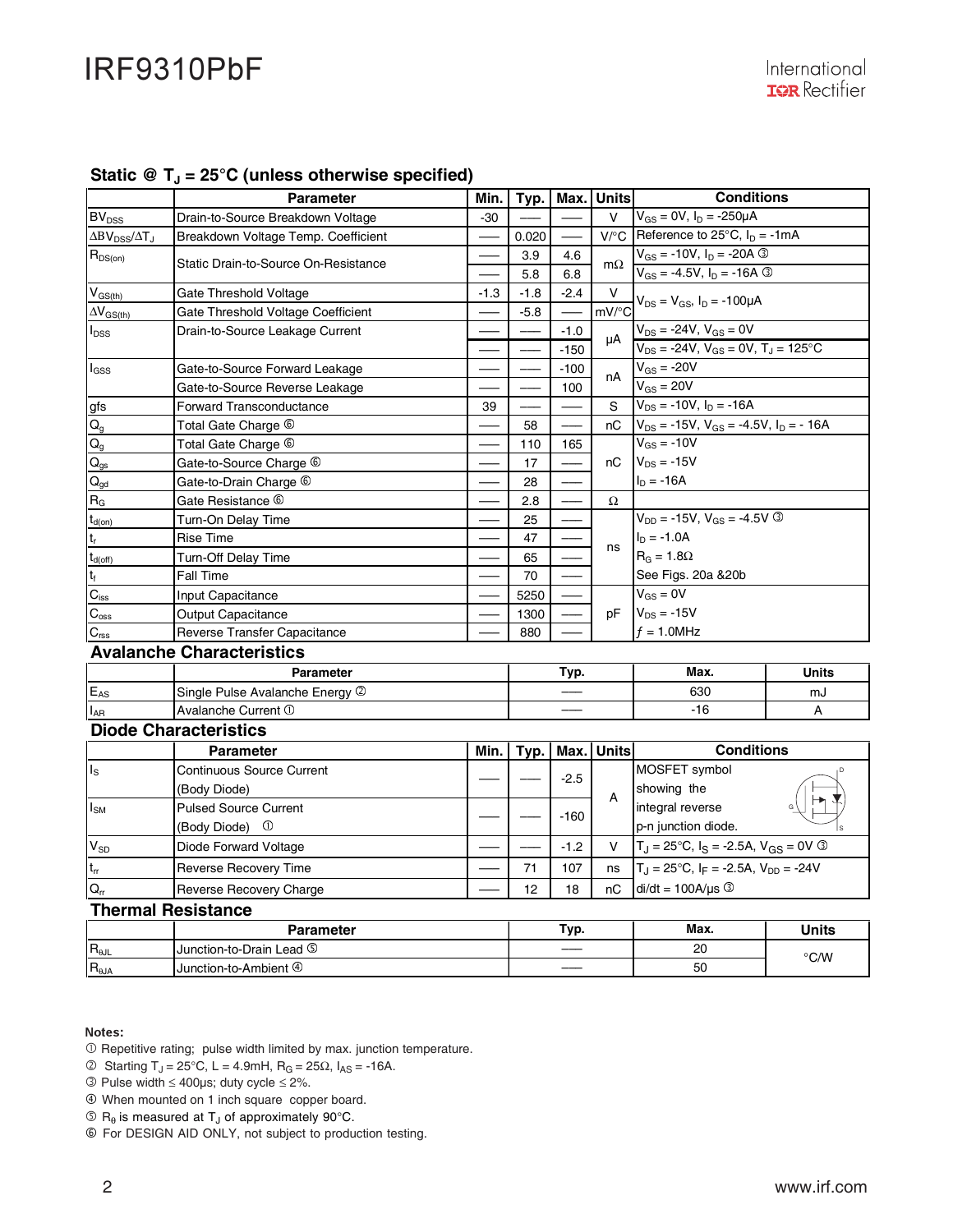## International **IGR** Rectifier











www.irf.com 3 **Fig 5.** Typical Capacitance vs.Drain-to-Source Voltage **Fig 6.** Typical Gate Charge vs.Gate-to-Source Voltage





T<sub>J</sub>, Junction Temperature (°C)

-60 -40 -20 0 20 40 60 80 100 120 140 160

**Fig 4.** Normalized On-Resistance vs. Temperature

0.6

RD

0.8

1.0

(Normalized)

(Normalized)

1.2

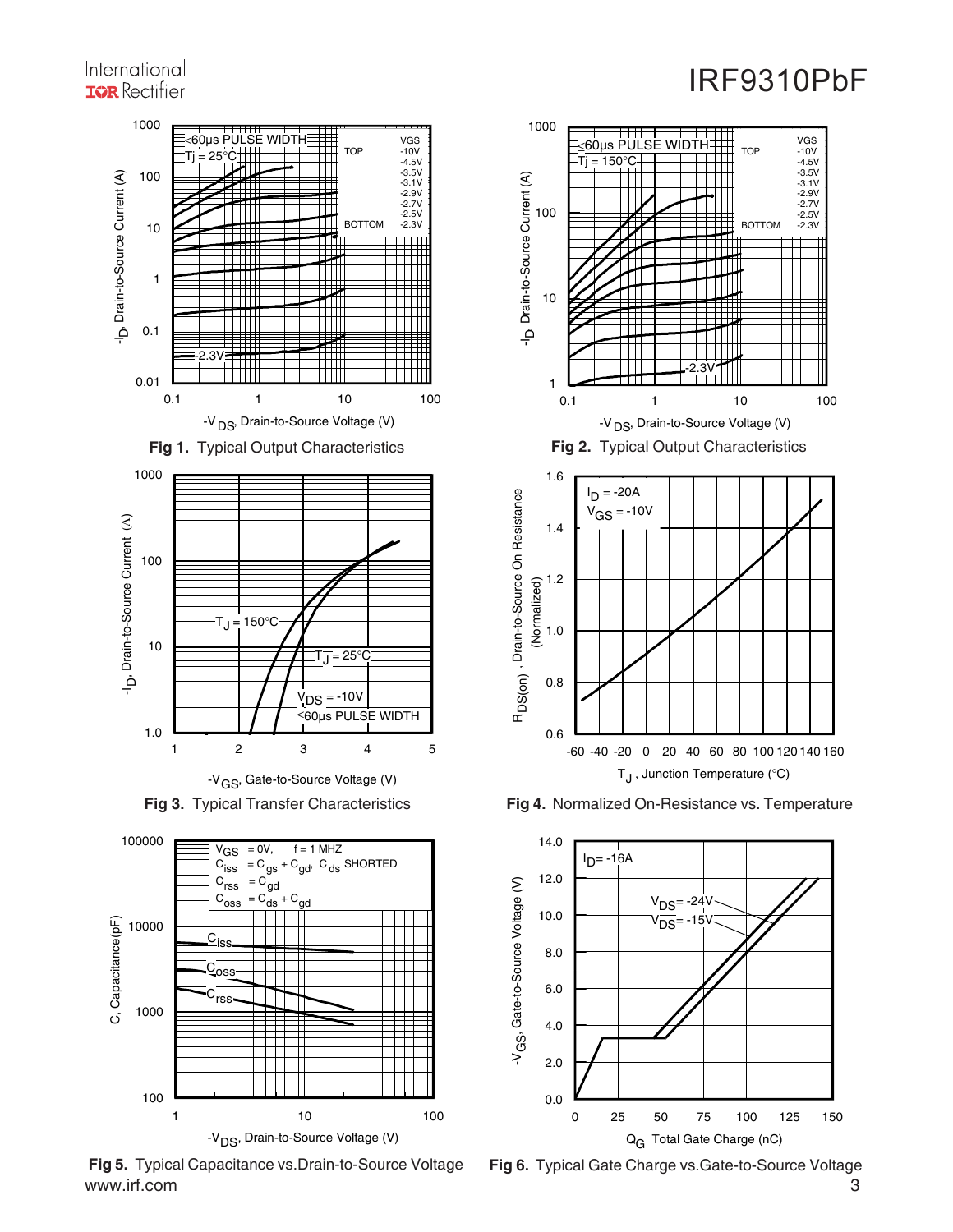## 0.2 0.3 0.4 0.5 0.6 0.7 0.8 0.9 1.0 1.1 -V<sub>SD</sub>, Source-to-Drain Voltage (V) 0.10 1.00 10.00 100.00 1000.00 م۔ D, Reverse Drain Current (A)  $\overline{J}$  = 25°C  $\overline{T}_1$  = 150°C  $v_{\text{GS}}$  = 0





**Fig 9.** Maximum Drain Current vs. Ambient Temperature



**Fig 8.** Maximum Safe Operating Area



**Fig 10.** Threshold Voltage vs. Temperature



**Fig 11.** Maximum Effective Transient Thermal Impedance, Junction-to-Ambient

International **IGR** Rectifier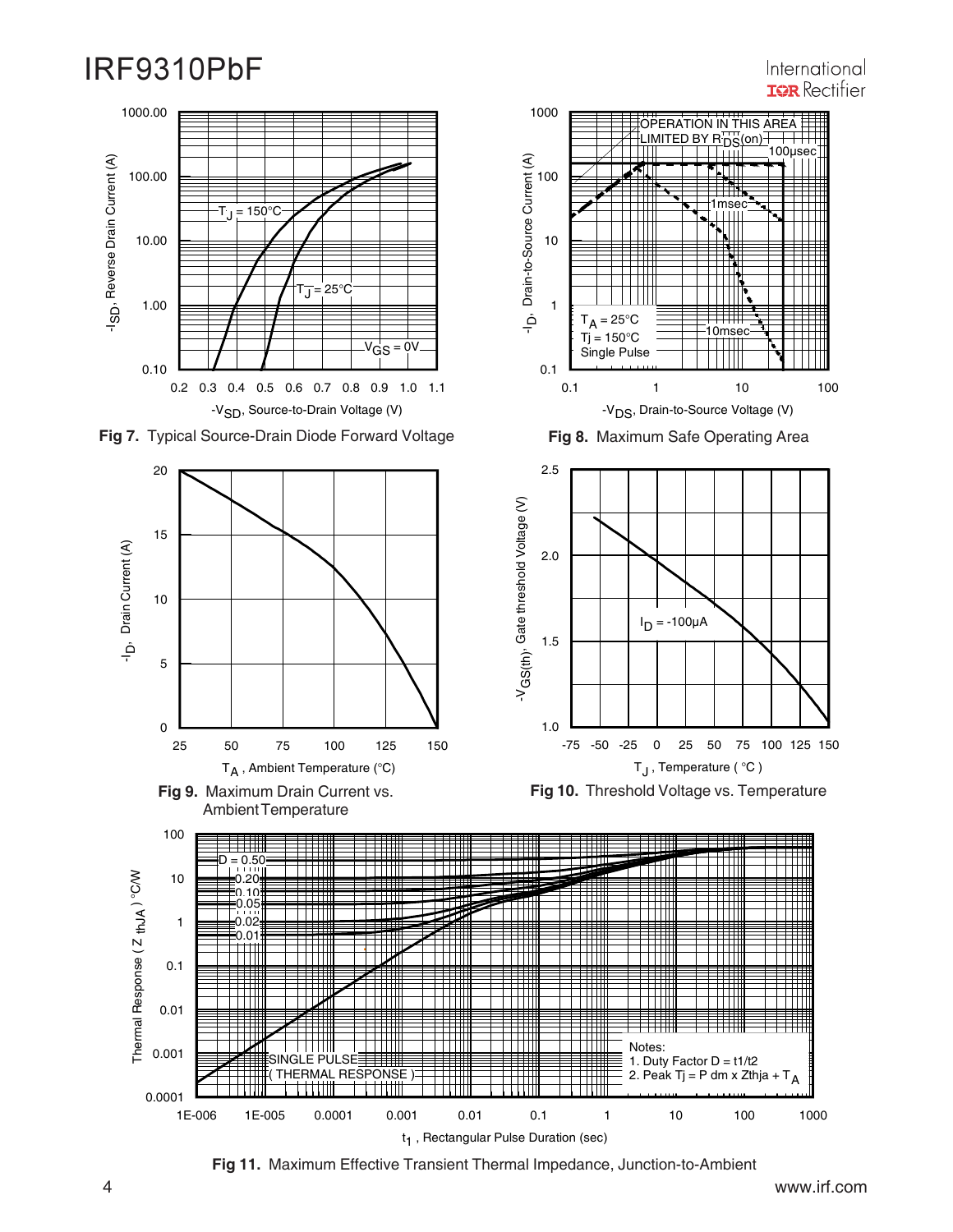



\* Reverse Polarity of D.U.T for P-Channel

Fig 17. Diode Reverse Recovery Test Circuit for P-Channel HEXFET® Power MOSFETs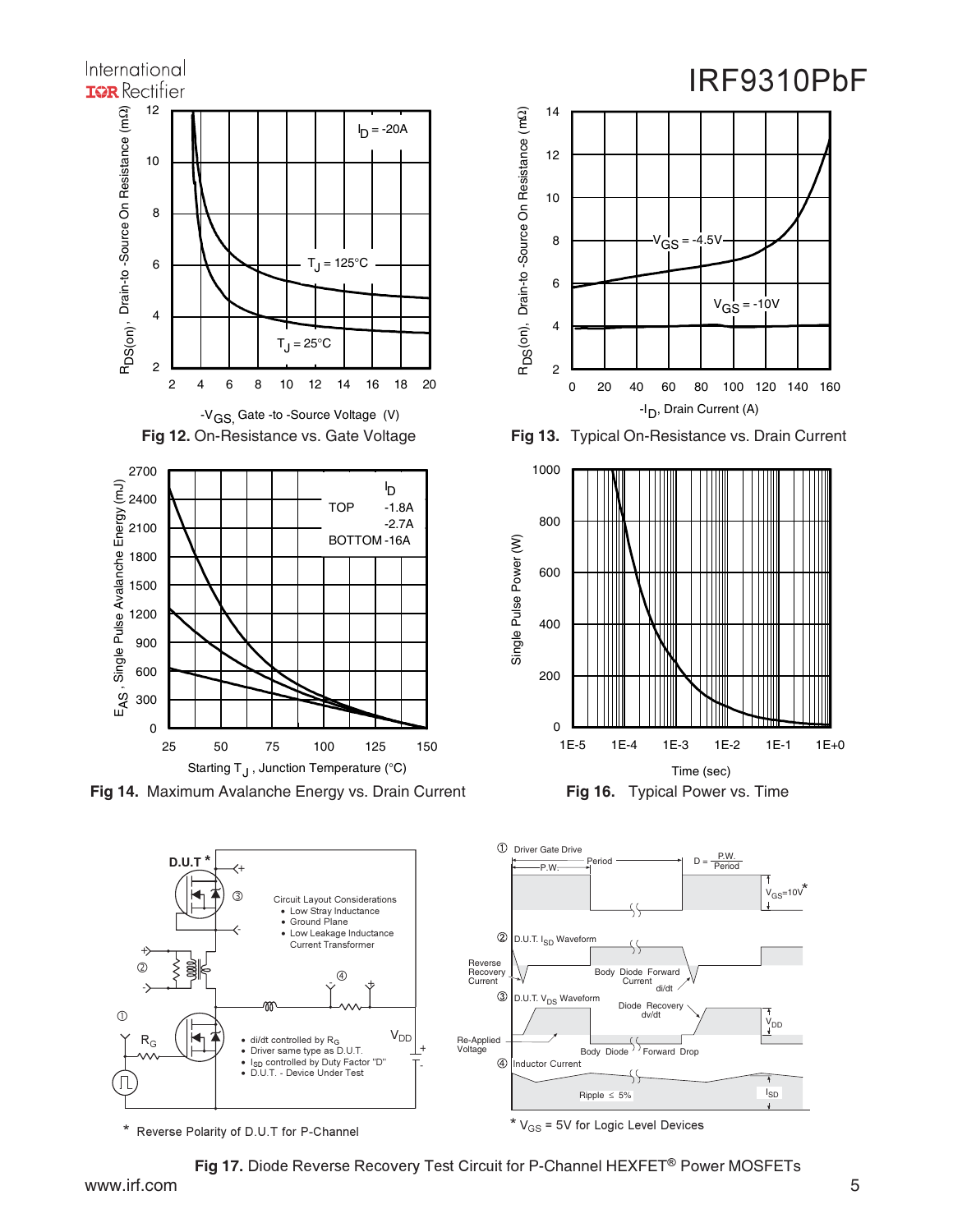International **IGR** Rectifier



**Fig 18a.** Gate Charge Test Circuit **Fig 18b.** Gate Charge Waveform



**Fig 19a.** Unclamped Inductive Test Circuit **Fig 19b.** Unclamped Inductive Waveforms









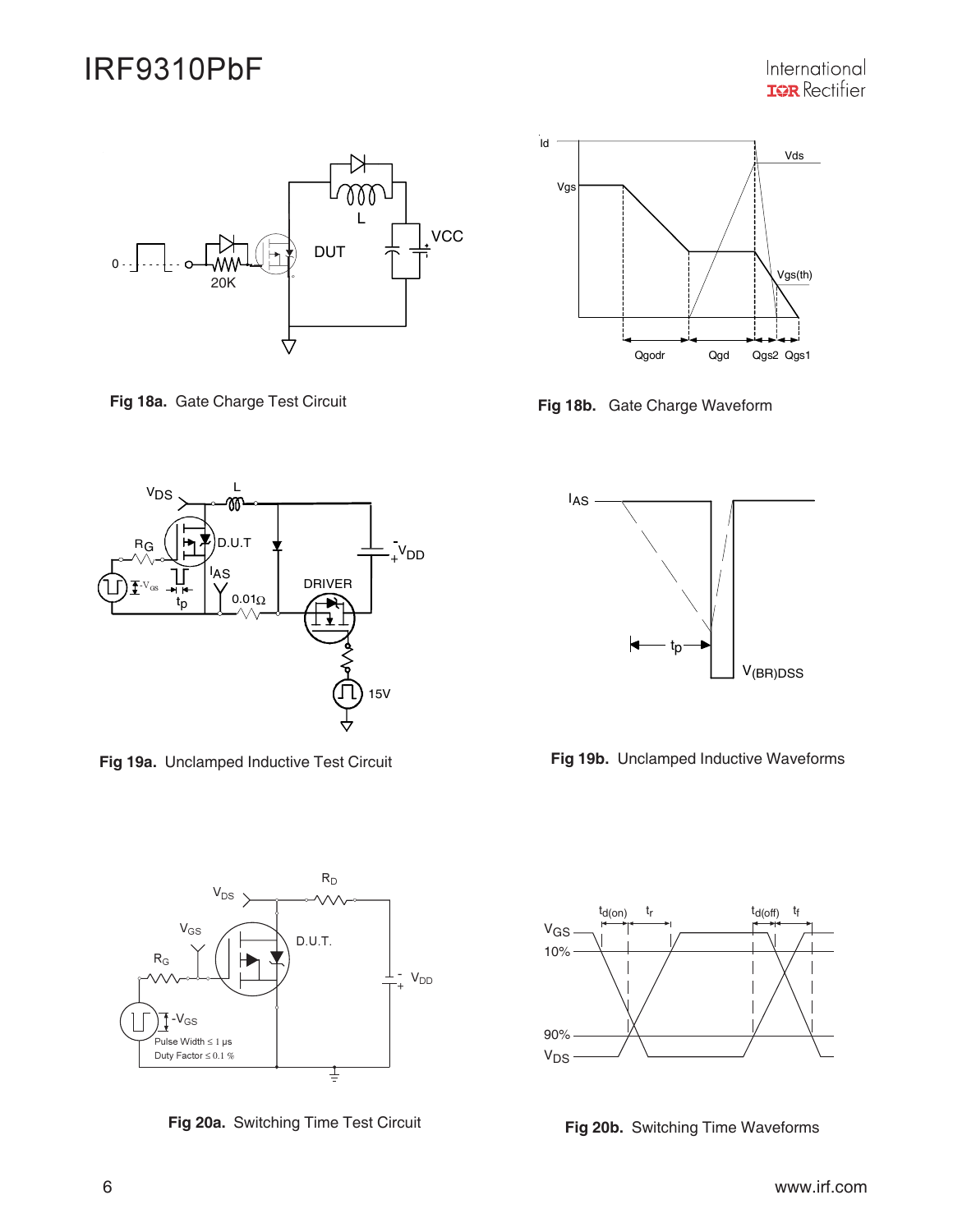International **ISR** Rectifier

# **IRF9310PbF**

# **SO-8 Package Outline**(Mosfet & Fetky)

Dimensions are shown in milimeters (inches)





| <b>INCHES</b><br>DІM |            | MILLIMETERS |            |             |  |
|----------------------|------------|-------------|------------|-------------|--|
|                      | MIN        | MAX         | MIN        | MAX         |  |
| A                    | .0532      | .0688       | 1.35       | 1.75        |  |
| A1                   | .0040      | .0098       | 0.10       | 0.25        |  |
| b                    | .013       | .020        | 0.33       | 0.51        |  |
| Ċ                    | .0075      | .0098       | 0.19       | 0.25        |  |
| D                    | .189       | .1968       | 4.80       | 5.00        |  |
| Е                    | 1497       | -1574       | 3.80       | 4.00        |  |
| e                    | .050 BASIC |             | 1.27 BASIC |             |  |
| e 1                  |            | .025 BASIC  |            | 0.635 BASIC |  |
| Н                    | 2284       | 2440        | 5.80       | 6.20        |  |
| Κ                    | .0099      | 0196        | 0.25       | 0.50        |  |
| L                    | .016       | .050        | 0.40       | 1.27        |  |
| V                    | 0°         | 8°          | U0         | $R^{\circ}$ |  |



NOTES:

- 1. DIMENSIONING & TOLERANCING PER ASME Y14.5M-1994.
- 2. CONTROLLING DIMENSION: MILLIMETER
- 3. DIMENSIONS ARE SHOWN IN MILLIMETERS [INCHES].
- 4. OUTLINE CONFORMS TO JEDEC OUTLINE MS-012AA.
- 5) DIMENSION DOES NOT INCLUDE MOLD PROTRUSIONS. MOLD PROTRUSIONS NOT TO EXCEED 0.15 [.006].
- 6) DIMENSION DOES NOT INCLUDE MOLD PROTRUSIONS. MOLD PROTRUSIONS NOT TO EXCEED 0.25 [.010].
- 7 ) DIMENSION IS THE LENGTH OF LEAD FOR SOLDERING TO A SUBSTRATE.

# SO-8 Part Marking Information

```
EXAMPLE: THIS IS AN IRF7101 (MOSFET)
```






www.irf.com 7 Note: For the most current drawing please refer to IR website at http://www.irf.com/package/